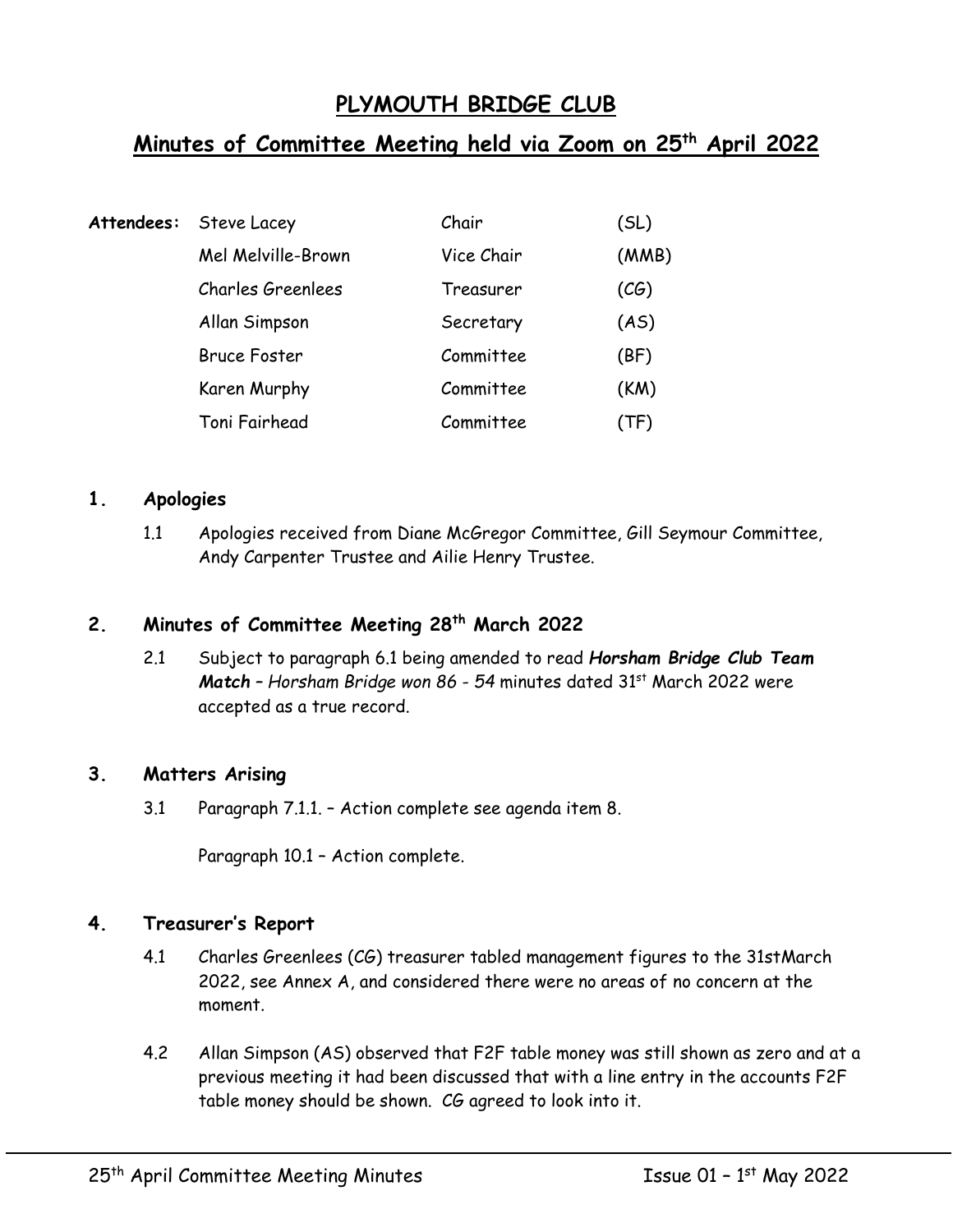## **5. Membership Secretary's Report**

5.1 Allan Simpson (AS) reported that as of 15<sup>th</sup> April 46 members had not yet renewed their membership but more subscriptions had recently been received.

#### **6. Competitions Committee Report**

6.1 Bruce Foster (BF) reported the following:

**Handicapped Teams** – Now finished with one final match agreed not to be played. The winning team was the 'Chatterton Team' comprising of Alison Chatterton, Pam Harrison, Martin Berkien, Len Beale and Olive Green.

**Beryl Edmonds Cup** – Won by Jim Dunn and Malcolm Jones

**Spring Competitions Winners**

**Spring Cup** – Dave Gribbins

**Tudor Spring Cup** – Sue Gregory

**Jan Plumb Cup** – Suzanne Cornish & Allan Simpson

## **7. Bridge Sessions**

- 7.1 Bruce Foster considered that running 2 sessions at the same time wasn't working and suggested that the Friday evening BBO session should finish.
- 7.2 Steve Lacey (SL) Chair suggested waiting to see what numbers were like on Friday  $28<sup>th</sup>$  April to see whether turn out had been affected by the Easter holidays. As a questionnaire is about to be distributed to members Toni Fairhead (TF) suggested holding off until results of the questionnaire are known. Karen Murphy (KM) considered that it might be a case that F2F is preferred during the Summer but online bridge being a preference for the Winter.
- 7.3 After discussion it was agreed to see what the numbers were like on the  $28<sup>th</sup>$  April and if poor stop Friday BBO tournaments but to keep all options open. If reasonable numbers played on the 28th April the BBO sessions would continue.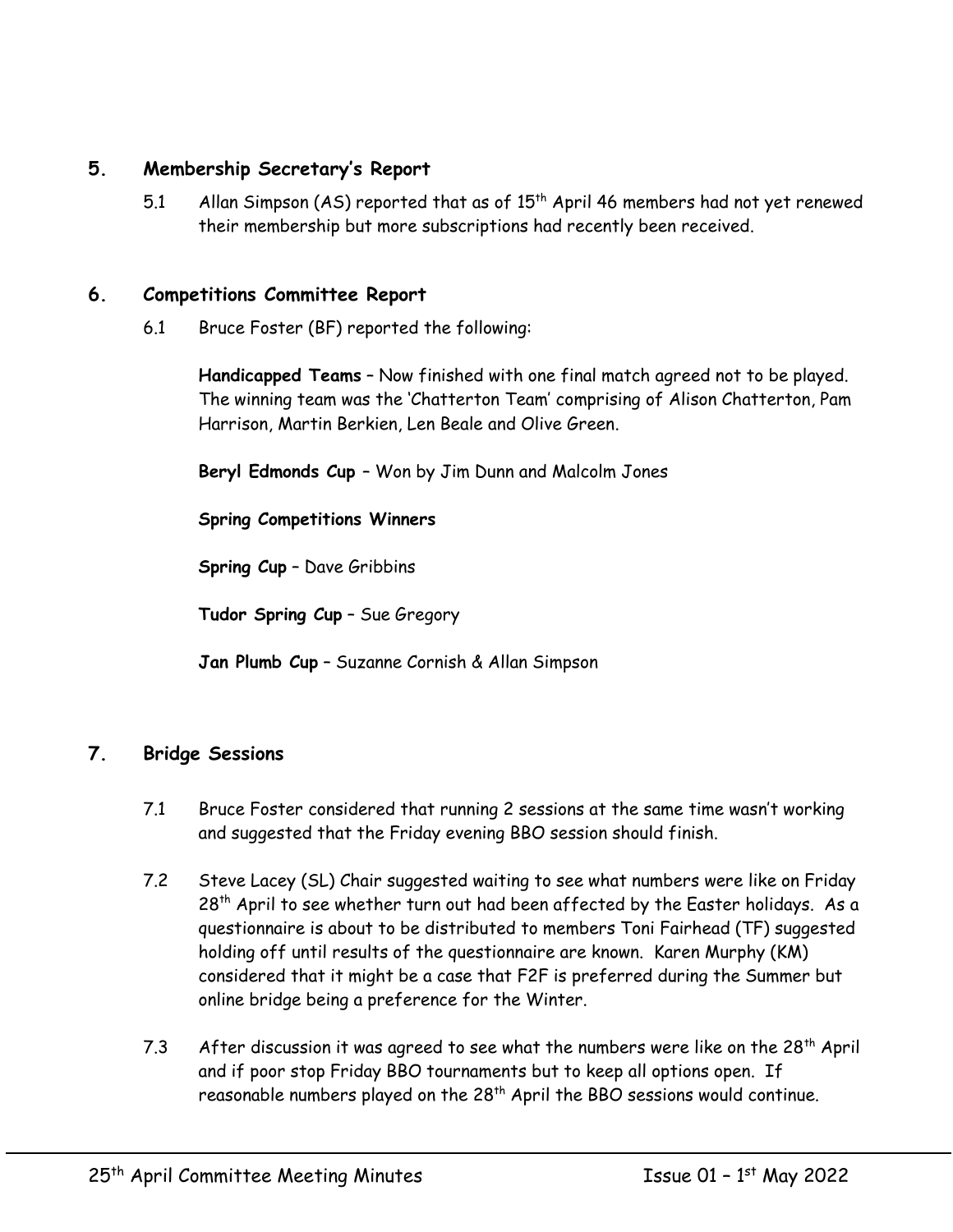- 7.4 Allan Simpson (AS) as Membership Secretary asked if having previously agreed that visitors at Friday evening F2F sessions could pay the same table money as members as we are now in a new membership year should visitors now pay the usual increased table money.
- 7.5 It was agreed that from the  $1<sup>st</sup>$  May 2022 visitors to F2F sessions should pay an additional £1 table money.

## **8. Membership Questionnaire**

- 8.1 A draft questionnaire produced by Mel Melville-Brown (MMB) to be sent to all current members had previously been distributed to the Committee for comment.
- 8.2 MMB stated that he would refine some questions to take into account discussions held earlier about bridge sessions.
- 8.3 The method of distributing the questionnaire to all current members to ensure as large a response as possible was discussed. It was agreed that the questionnaire should be posted to all current members, using the addresses held within Pianola and that a stamped address envelope should be included for responses.

#### **Action AS Secretary**

#### **9. Building Maintenance and Improvements**

9.1 Nothing to report.

#### **10. Preparations for the AGM**

- 10.1 Steve Lacey (SL) Chair stated that a proposal to hold the AGM via Zoom rather than in the club had been received from Bruce Foster (BF).
- 10.2 It was agreed that the AGM would be held in the club and that it would also be held on Zoom and the TV screen in the club would display the Zoom meeting in the club room.
- 10.3 As paragraph 10.11 of the club constitution includes *"In cases of contested elections for officers, trustees and committee member positions secret ballots are always held",* the committee discussed the implications of this with having the meeting on Zoom as well as in the club.